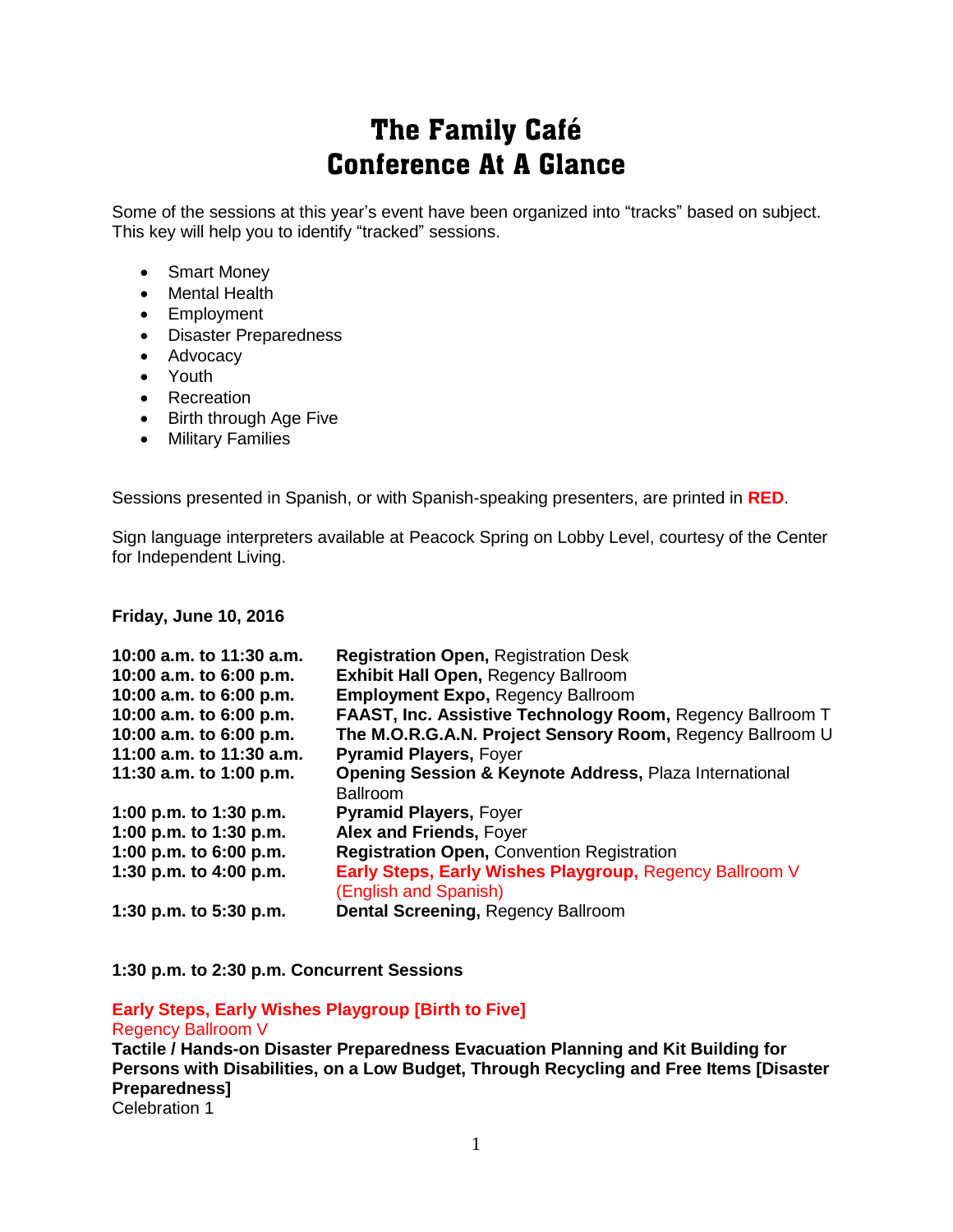**Sharing the Commitment: A Nationally Recognized Model for Parent/School Collaboration** Celebration 2 **Trauma and Individuals with Disabilities [Mental Health]** Celebration 3 **Trailways Camp – "A Place Where You Are Something Special" [Recreation]** Celebration 4 **Getting the Services You Need from the Agency for Persons with Disabilities (APD)** Celebration 5 **Unlocking The Mystery – Guardian Advocacy and Special Needs Trusts [Smart Money]** Celebration 6 **Employment and You [Employment]** Celebration 7 **Finally, the Truth About Family Care Councils in Florida!** Celebration 8 **Living in the Community: Residential Options for Floridians with Disabilities** Celebration 9 **Getting Started with Literacy** Celebration 10 **Gatoraides Quench a Need: Peer Support Project Success** Celebration 11 **Beyond Person-First Language: Self-Advocacy and the Words We Use [Advocacy]** Celebration 12 **The Next Steps: Becoming a College Student [Youth]** Celebration 13 **Toward Inclusive Work Opportunities: Implications of the CMS HCBS Settings Rule and the Workforce Innovation Opportunity Act on Employment Services [Employment]** Celebration 14 **How Birth Defects Surveillance and Research Improves Families' Experiences and Children's Lives** Celebration 15 **Social Skills Strategies for Children with Autism Spectrum Disorders (ASD)** Celebration 16 **Is It an Institution or Incredible Residential Neighborhood? You Decide** Bayhill 17 **Access Points 101 for Parents and Educators** Bayhill 18 **Delegate Roundtable: Spina Bifida** Bayhill 19 **I Graduated! Now WHAT? School to Work Transition Services [Youth]** Bayhill 20 **The Silent Epidemic: Abuse, Neglect, and Exploitation of Persons with Developmental Disabilities** Bayhill 21 **How to Become a Professional Job Seeker and Win the Job [Employment]** Bayhill 22 **Toxic Trivia** Bayhill 23 **How to Start and Run a Successful Self-Advocacy Organiztion [Advocacy]** Bayhill 24 **Finding a Care Provider for an Individual with a Disability**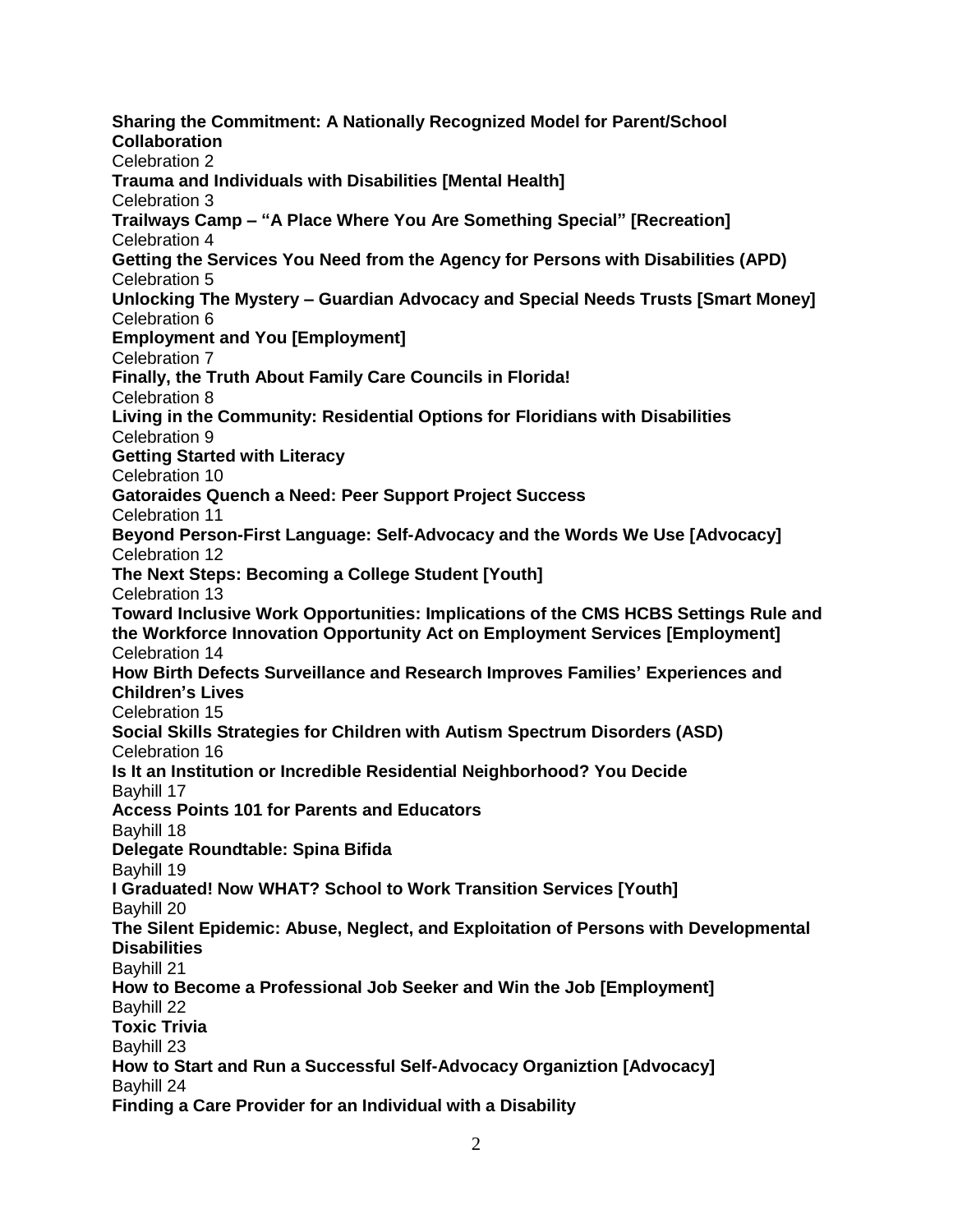Bayhill 26 **How Do I Request an Evaluation for a Communication Device (AAC Device)?** Bayhill 27 **The Emotional Effects of Families Caring for Children with Disabilities [Mental Health]** Bayhill 28 **Florida's Behavioral Health System for Children, Youth and Young Adults** Bayhill 30 **My Daughter and Me** Bayhill 31 **Meet Your School Liaison Officers [Military]** Bayhill 32 **Camera Mouse Assistive Technology** Regency Ballroom T

| 2:30 p.m. to 3:00 p.m. | <b>Pyramid Players, Foyer</b> |
|------------------------|-------------------------------|
| 2:30 p.m. to 3:00 p.m. | <b>Royal DJs, Foyer</b>       |

**3:00 p.m. to 4:00 p.m. Concurrent Sessions**

## **Early Steps, Early Wishes Playgroup [Birth to Five]**

Regency Ballroom V

**Let's Get Ready: Planning Together for Emergencies Sesame Street Disaster Preparedness [Disaster Preparedness]** Celebration 1 **Jewish Disability Awareness & Inclusion: A Beginning** Celebration 2 **Florida's K12 Scholarship Programs for Students with Disabilities**  Celebration 3 **Special Olympics Florida – Welcome and General Orientation** Celebration 4 **Human Trafficking** Celebration 5 **ABLE United: My Account, My Benefits [Smart Money]** Celebration 6 **The 21st Century Workforce [Employment]** Celebration 7 **Assessing for Underlying Medical Causes of Behavior in ASD** Celebration 8 **Advance Directives for Individuals with Special Needs and Their Families** Celebration 9 **Facilitated IEP – What Is It and Why Should We Use It?** Celebration 10 **The Family Meeting: How It Can Enhance Relationships and Build Effective Communication** Celebration 11 **Legislative Advocacy 2016 [Advocacy]** Celebration 12 **Transitioning into The Real World [Youth]** Celebration 13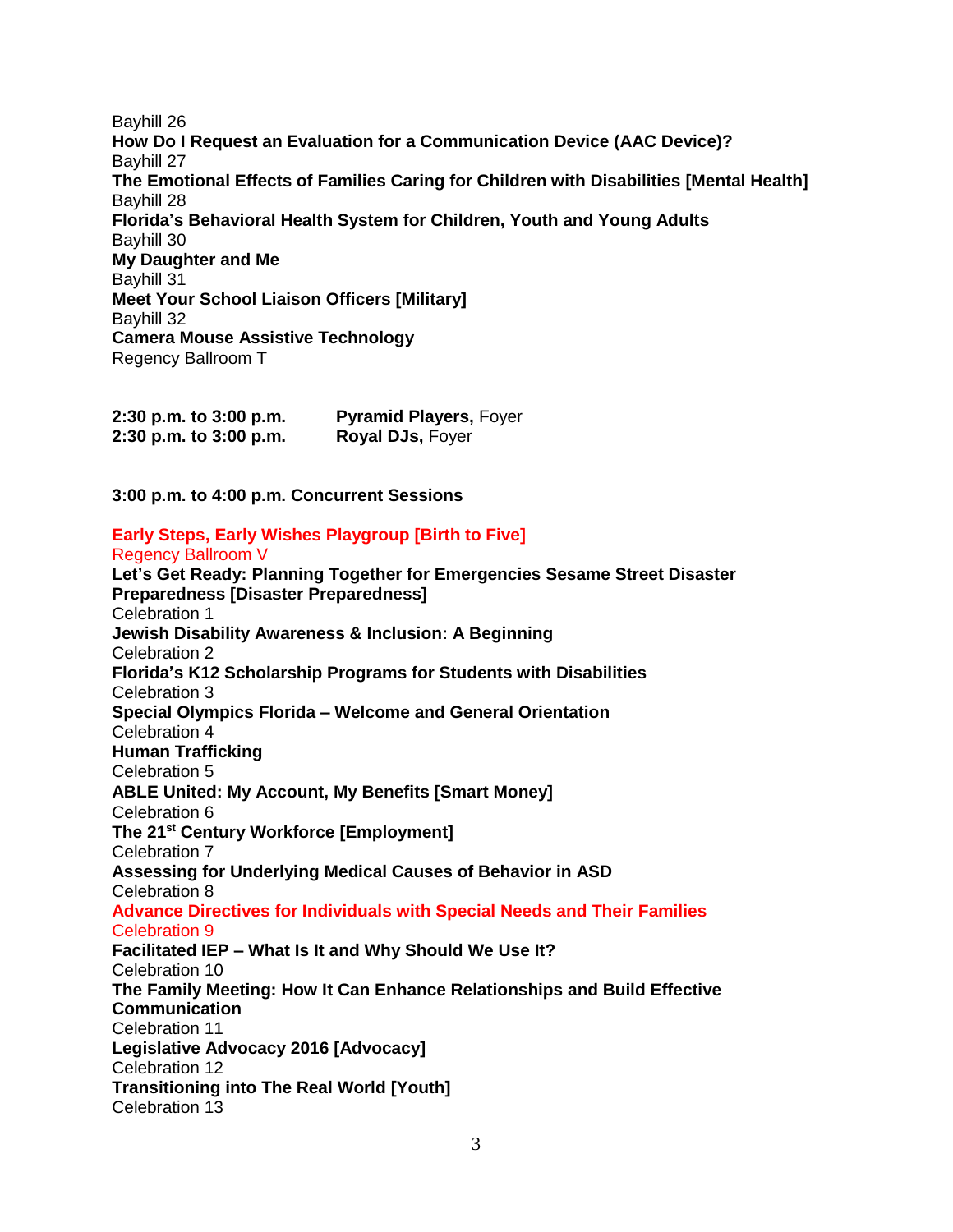**Starting a Business: Is It the Right Path for Me? [Employment]** Celebration 14 **Employment First Florida: Bringing the Efforts to the Local Level [Employment]** Celebration 15 **Fair Housing Law – It's Your Right!** Celebration 16 **Surviving Accidentally Clothed Submersions (SACS) [Recreation]** Bayhill 17 **I Packed to Go to the Bahamas But Ended Up in the North Pole: Coping with a Disability – Child & Life** Bayhill 18 **Delegate Roundtable: Down Syndrome** Bayhill 19 **Postsecondary Education Opportunities for Individuals with Developmental Disabilities [Youth]** Bayhill 20 **Getting to Know the Florida Division of Blind Services** Bayhill 21 **Employers Want Experience, But How Can I Gain Experience Without a Job? [Employment]** Bayhill 22 **Self Determination – A Path to Success (A Panel Discussion) [Advocacy]** Bayhill 24 **Guardianships – Why They are Necessary & How to Avoid Them** Bayhill 25 **Sibling Perspective Panel: Growing up with a Sibling with Special Needs – Tips on How to Have a Closer Bond** Bayhill 26 **FAAST, Inc.** Bayhill 27 **Living with Epilepsy and Seizure Disorders: Epilepsy 101** Bayhill 28 **Working Roles in Recovery [Mental Health]** Bayhill 30 **Interstate Compact on Educational Opportunity for Military Children [Military]** Bayhill 32 **4:00 p.m. to 4:30 p.m. Pyramid Players,** Foyer **4:00 p.m. to 4:30 p.m. Brazilian Voices,** Foyer **4:30 p.m. to 5:30 p.m. Concurrent Sessions**

**Special Olympics Florida – Young Athletes** Celebration 1 **Inclusion: Advocating for Least Restrictive Environment and Navigating the New Florida Diploma Options [Advocacy]** Celebration 2 **Building A Life of Work, Savings, and Asset Development [Smart Money]** Celebration 4 **What is the Consumer Directed Care Plus Program (CDC+)?**  Celebration 5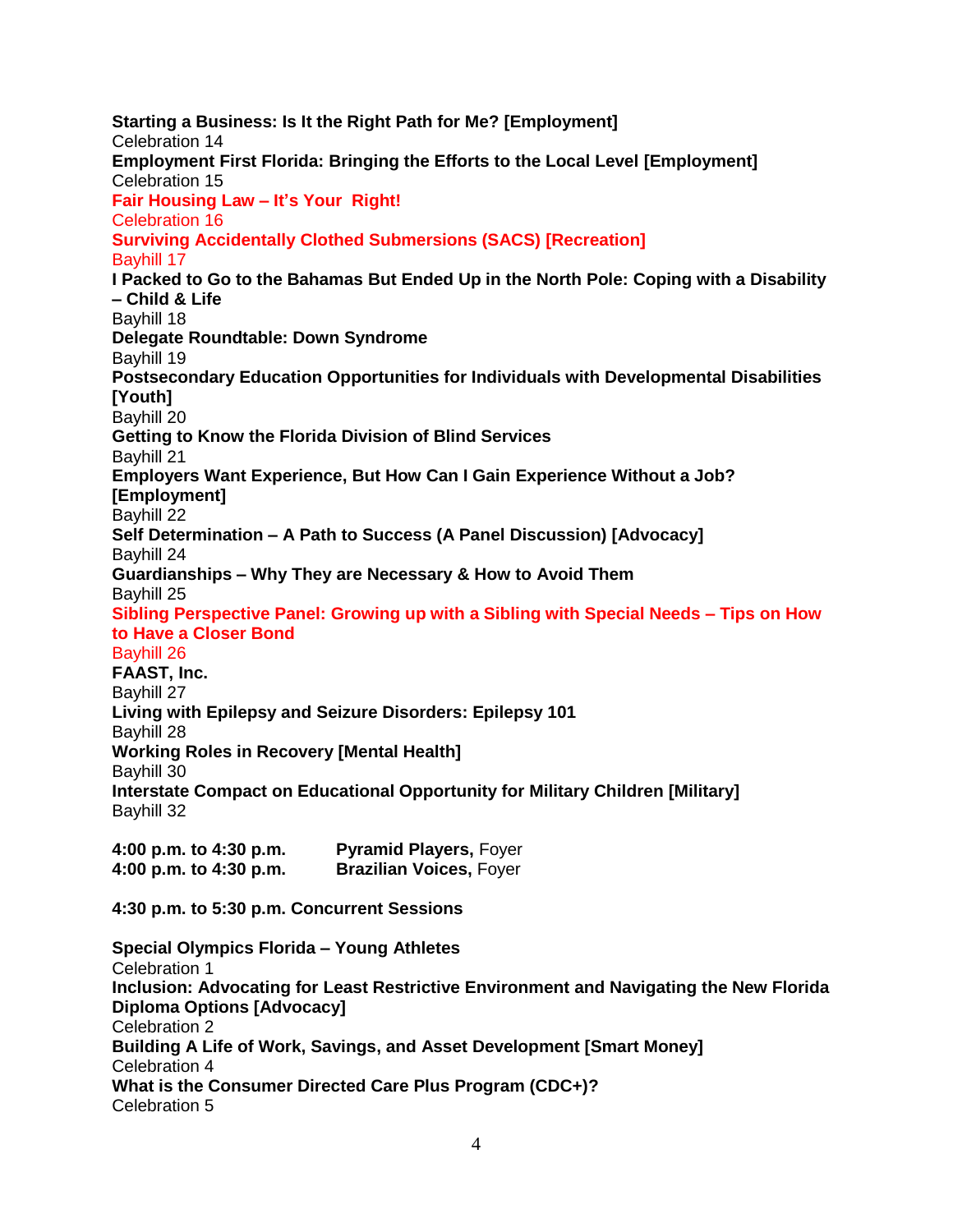**Providing A Lifetime of Support – The Special Needs Planning Program for Families of Loved Ones with Special Needs [Smart Money]** Celebration 6 **Social Security Work Incentives [Employment]** Celebration 7 **TRAIN Florida – APD's Learning Management System** Celebration 8 **Traveling the Seas of Emotions [Birth through Age Five]** Celebration 9 **Be Empowered When Interacting with the Law** Celebration 10 **Letting Go: Time to Land the Helicopter** Celebration 11 **Creating a Person-Centered Plan in Order to Increase Participation and Belonging [Advocacy]** Celebration 12 **Come and Chat with The Florida Youth Council [Youth]** Celebration 13 **Work Makes the World Go Round [Employment]** Celebration 14 **Educate, Advocate, and Legislate: Dyslexia, Dysgraphia, Dyscalculia = Specific Learning Disabilities: Making It Personal** Celebration 15 **When the School Says, "We've Never Done it That Way"** Celebration 16 **Living Life Outside the Box** Bayhill 17 **Overview of Available Resources for Traumatic Brain and Spinal Cord Injury Survivors** Bayhill 18 **Delegate Roundtable: Vision Impairments** Bayhill 19 **Slacktivism 101: Online Advocacy in the Age of Social Media** Bayhill 20 **Just for Dads** Bayhill 21 **Navigating the Hiring Process and Accessing Employment Resources [Employment]** Bayhill 22 **Updated Guidance for the Use of Service Animals** Bayhill 23 **Busting Down Barriers – Despite a Disability [Advocacy]** Bayhill 24 **"What About My Other Kid?" Tips for Supporting and Including Typically-Developing Siblings** Bayhill 26 **Cerebral Palsy & Augmentative Communication Awareness** Bayhill 27 **We Can Do it Too!!!** Bayhill 28 **"Do It Again!" The Importance of Repetition and Routines for Learners with Visual Impairments Coexisting with Intellectual and/or Physical Disabilities** Bayhill 29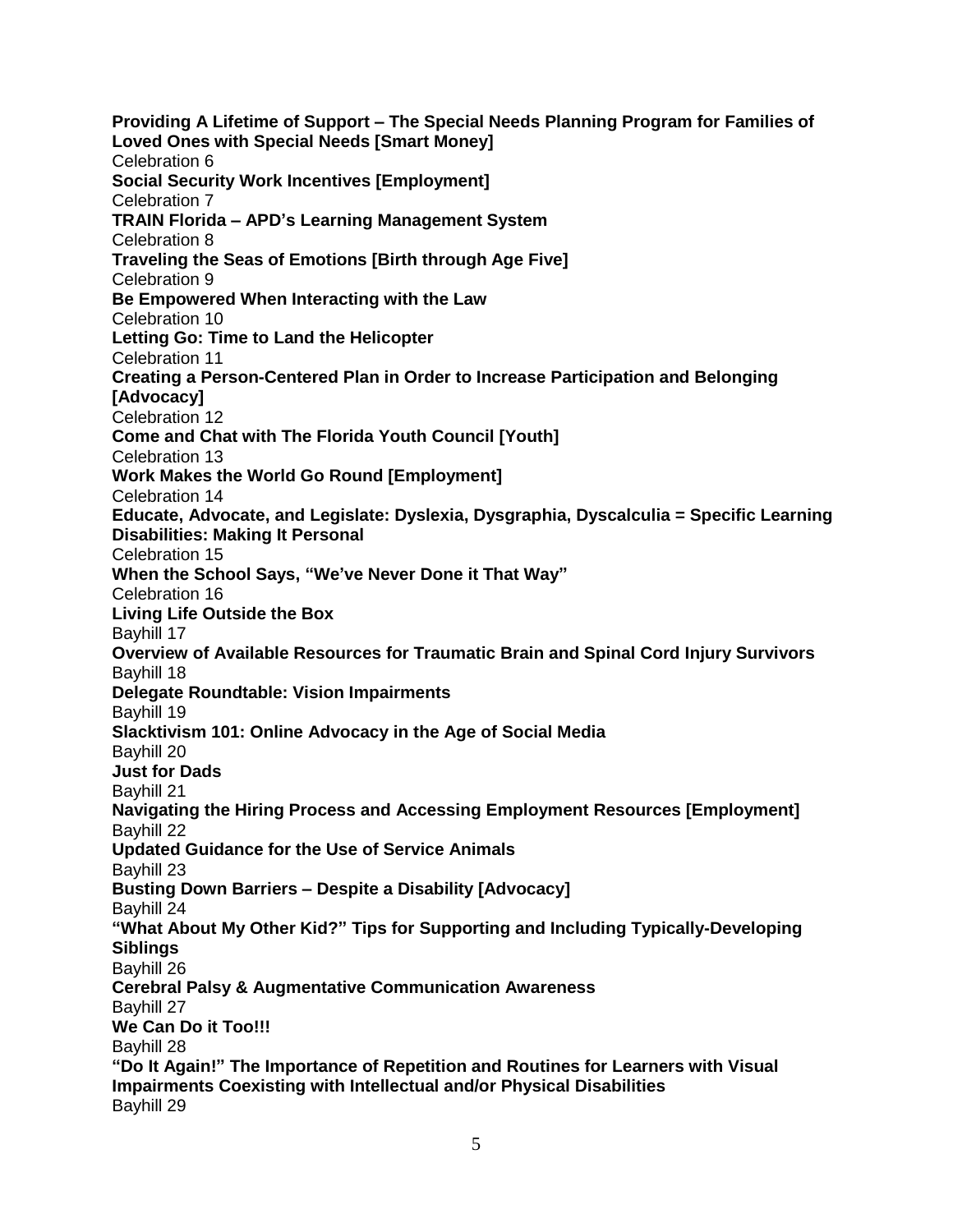**Recovery Rocks! The Self-Directed Care Way [Mental Health]** Bayhill 30 **Resources for Military Families [Military]** Bayhill 32 **Assistive Technology Advocacy** Regency Ballroom T

| 5:30 p.m. to 5:45 p.m.     | <b>Brazilian Voices, Foyer</b>                                   |
|----------------------------|------------------------------------------------------------------|
| 6:00 p.m. to 8:00 p.m.     | <b>Evening Keynote, Plaza International Ballroom</b>             |
| Saturday, June 11, 2016    |                                                                  |
| $8:00$ a.m. to $9:00$ a.m. | <b>Registration Open, Registration Desk</b>                      |
| $8:00$ a.m. to $9:00$ a.m. | <b>Zumba, Regency Ballroom Foyer</b>                             |
| 8:30 a.m. to 5:30 p.m.     | <b>Exhibit Hall Open, Regency Ballroom</b>                       |
| 8:30 a.m. to 5:30 p.m.     | <b>FAAST, Inc. Assistive Technology Room, Regency Ballroom T</b> |
| 8:30 a.m. to 5:30 p.m.     | The M.O.R.G.A.N. Project Sensory Room, Regency Ballroom U        |
| $9:00$ a.m. to 10:30 a.m.  | Keynote Address, Plaza International Ballroom                    |
| $9:00$ a.m. to $5:00$ p.m. | <b>Dental Screening, Regency Ballroom</b>                        |
| 10:30 a.m. to 11:00 a.m.   | <b>Brazilian Voices, Foyer</b>                                   |
| 10:30 a.m. to 11:00 a.m.   | Royal DJs, Foyer                                                 |
| 10:30 a.m. to 2:30 p.m.    | Rock Climbing Wall, Orlando Ballroom                             |
| 10:30 a.m. to 3:00 p.m.    | <b>Registration Open, Registration Desk</b>                      |

**11:00 a.m. to 12:00 p.m. Concurrent Sessions**

**Pediatric Disaster Preparedness for Children with Disabilities [Disaster Preparedness]** Celebration 1 **Successful Reading Strategies: What Everyone Ought to Know** Celebration 3 **APD's Billy Joe Rish Park – A Park for People with Disabilities [Recreation]** Celebration 5 **Benefits and Tax Savings for Families with Special Needs [Smart Money]** Celebration 6 **Everything You Ever Wanted to Know About Vocational Rehabilitation But Didn't Know Who to Ask [Employment]** Celebration 7 **What is the Consumer Directed Care Plus Program (CDC+)? (Spanish)** Celebration 8 **Dispute Resolution: When the Team Can't Come to Consensus** Celebration 9 **2016 Legal & Financial Issues For Your Special Needs Child [Smart Money]** Celebration 10 **ABLE United: Planning Your Financial Future [Smart Money]** Celebration 11 **Kick the Job Hunt – Start Your Own Business [Employment]** Celebration 12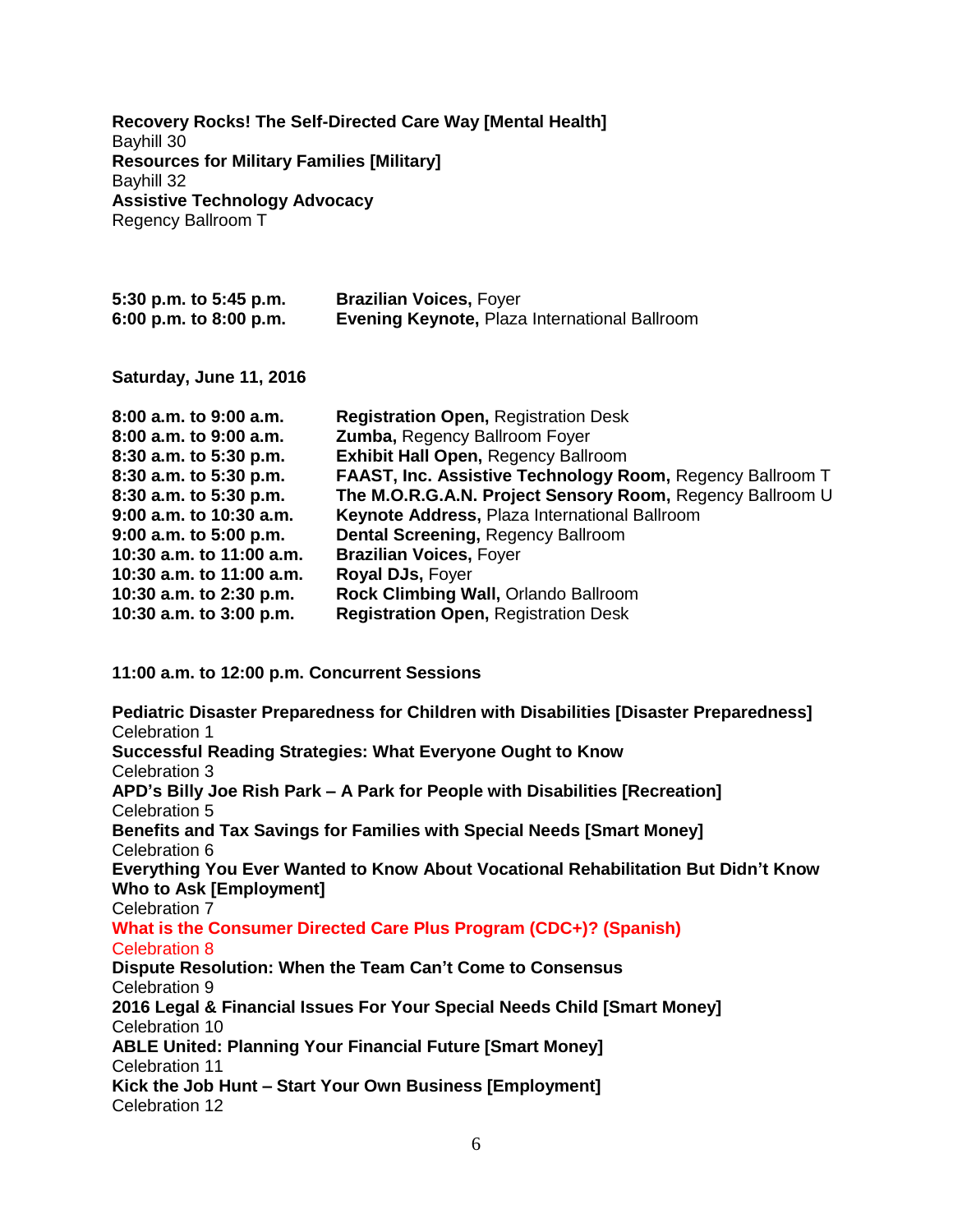**Transition: The Big Picture [Youth]** Celebration 13 **The Art of the Interview [Employment]** Celebration 14 **Parenting with a Mental Illness [Mental Health]** Celebration 15 **Dadvocates** Celebration 16 **One Size Does Not Fit All: Liveability to Visitability** Bayhill 17 **What You Need to Know About Receiving SSI Childhood Disability Benefits and the Transition to Adult Disability** Bayhill 18 **Delegate Roundtable: Cerebral Palsy** Bayhill 19 **Deal or No Deal? Strategies to Motivate Teens and Young Adults with Asperger's Syndrome [Youth]** Bayhill 20 **Celebration of Life Ceremony** Bayhill 21 **Planning for the Future with Social Security's Work Incentives! [Employment]** Bayhill 22 **Moms to Moms** Bayhill 23 **A Self-Advocate's Guide to Communication Among Individuals with Differing Language Abilities [Advocacy]** Bayhill 24 **Horses and Miracles: The Benefits of Therapeutic Riding** Bayhill 25 **Personal Learning Scholarship Accounts (PLSA) for Students with Specific Diagnosis** Bayhill 26 **Shaping Behavior with Apps for iPad** Bayhill 27 **Universal Design for Learning: Creating a Flexible Classroom Environment that Supports All Learners** Bayhill 28 **Respect Every Ability: A Public Awareness Campaign to Prevent Abuse & Neglect** Bayhill 29 **NAMI Family-to-Family [Mental Health]** Bayhill 30 **Keeping it REAL: Reading Exercises for All Learners!** Bayhill 31 **Make your Paperwork WORK for You! [Military]** Bayhill 32 **Early Steps Playgroup [Birth through Age Five]** Regency Ballroom T

| 12:30 p.m. to 1:00 p.m.  | <b>Pyramid Players, Foyer</b>                            |
|--------------------------|----------------------------------------------------------|
| 12:30 p.m. to 1:00 p.m.  | The Comfortable with Me Fashion Show, Foyer              |
| 1:00 p.m. to $3:00$ p.m. | <b>Mamma Mia by Rising Star Performance Group, Plaza</b> |
|                          | International Ballroom                                   |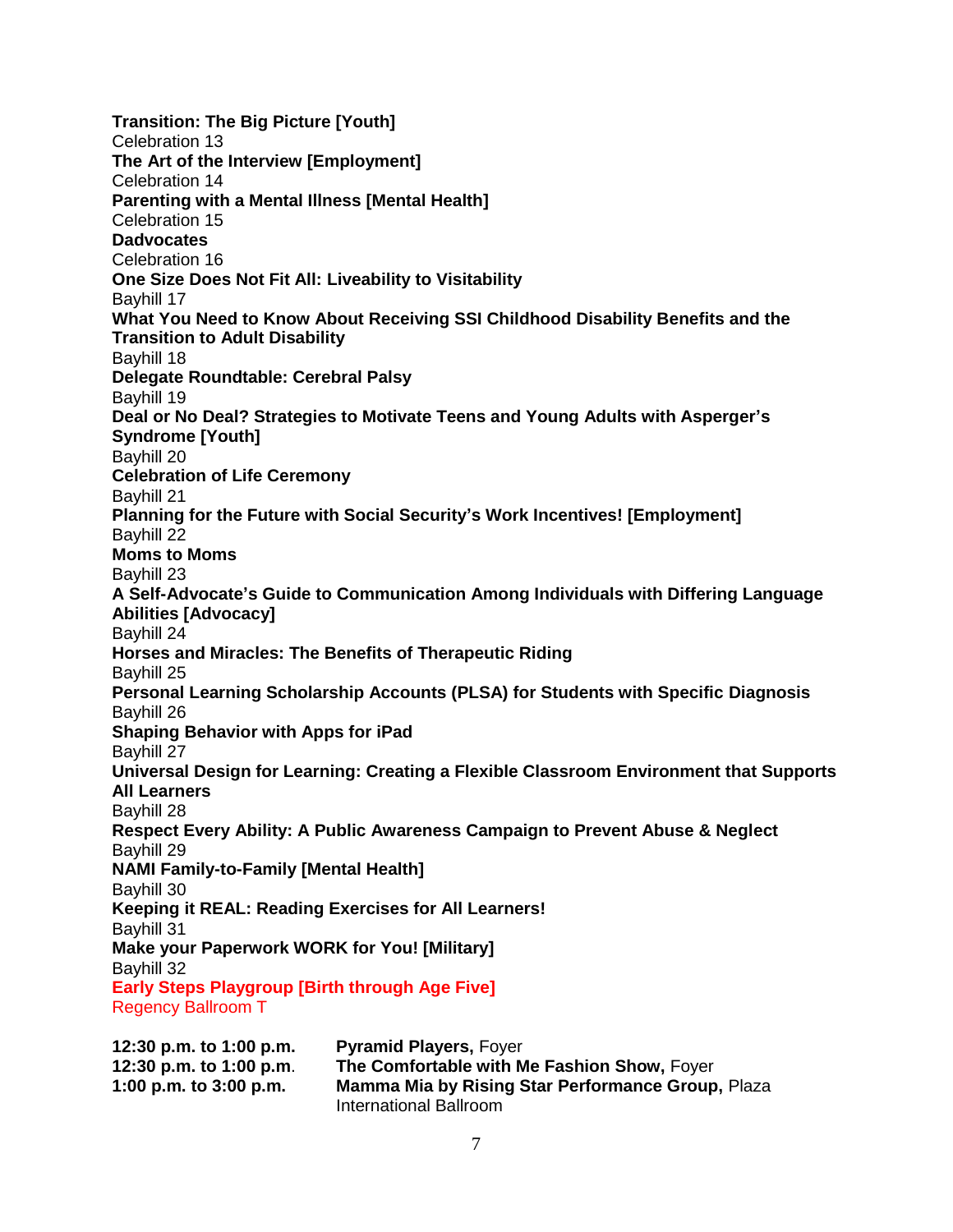**1:00 p.m. to 5:00 p.m. Arts & Crafts,** Regency Ballroom V

**1:00 p.m. to 2:00 p.m. Concurrent Sessions**

**Tactile / Hands-on Disaster Preparedness Evacuation Planning and Kit Building for Persons with Disabilities, on a Low Budget, through Recycling and Free Items [Disaster Preparedness]** Celebration 1 **Taking Good Care of Ourselves So We Can Take Better Care of Others: A Professional and Parent Leadership Development Seminar**  Celebration 3 **Access for All in Florida State Parks [Recreation]** Celebration 4 **Meet APD Director Barbara Palmer** Celebration 5 **Part I: Your Winning Ticket: Making Work Pay – Understanding Vocational Rehabilitation, Social Security, Medicare and Medicaid [Employment]** Celebration 7 **Guardianship and Guardianship Alternatives** Celebration 8 **Jeremy's Journey – Through Early Steps and Beyond [Birth through Age Five]** Celebration 9 **The Importance of Early Assisted Mobility in Children with Disabilities [Birth through Age Five]** Celebration 10 **Oh the Places We Can Go with a Dream Board [Employment]** Celebration 11 **Extended School Year: The Who, What, When of ESY** Celebration 12 **Advocates Unite! [Youth]** Celebration 13 **Unlock the Doors to Employment: Keys Available through YOUR CareerSource Network [Employment]** Celebration 14 **Marriage and Parenting with a Disability** Celebration 15 **Listen Twice as Silence Speaks** Celebration 16 **Guardian Advocacy Bootcamp: You Can Do This!** Bayhill 17 **Pool Safety and Drowning Prevention Efforts in Florida** Bayhill 18 **Delegate Roundtable: Autism** Bayhill 19 **Transition Individual Education Planning – Yes There Is Life After High School, and What to Expect [Youth]** Bayhill 20 **Family Interventions and Vocational Rehabilitation Counseling Services [Employment]** Bayhill 22 **Can We be Better Prepared as Advocates for Our Children? [Advocacy]**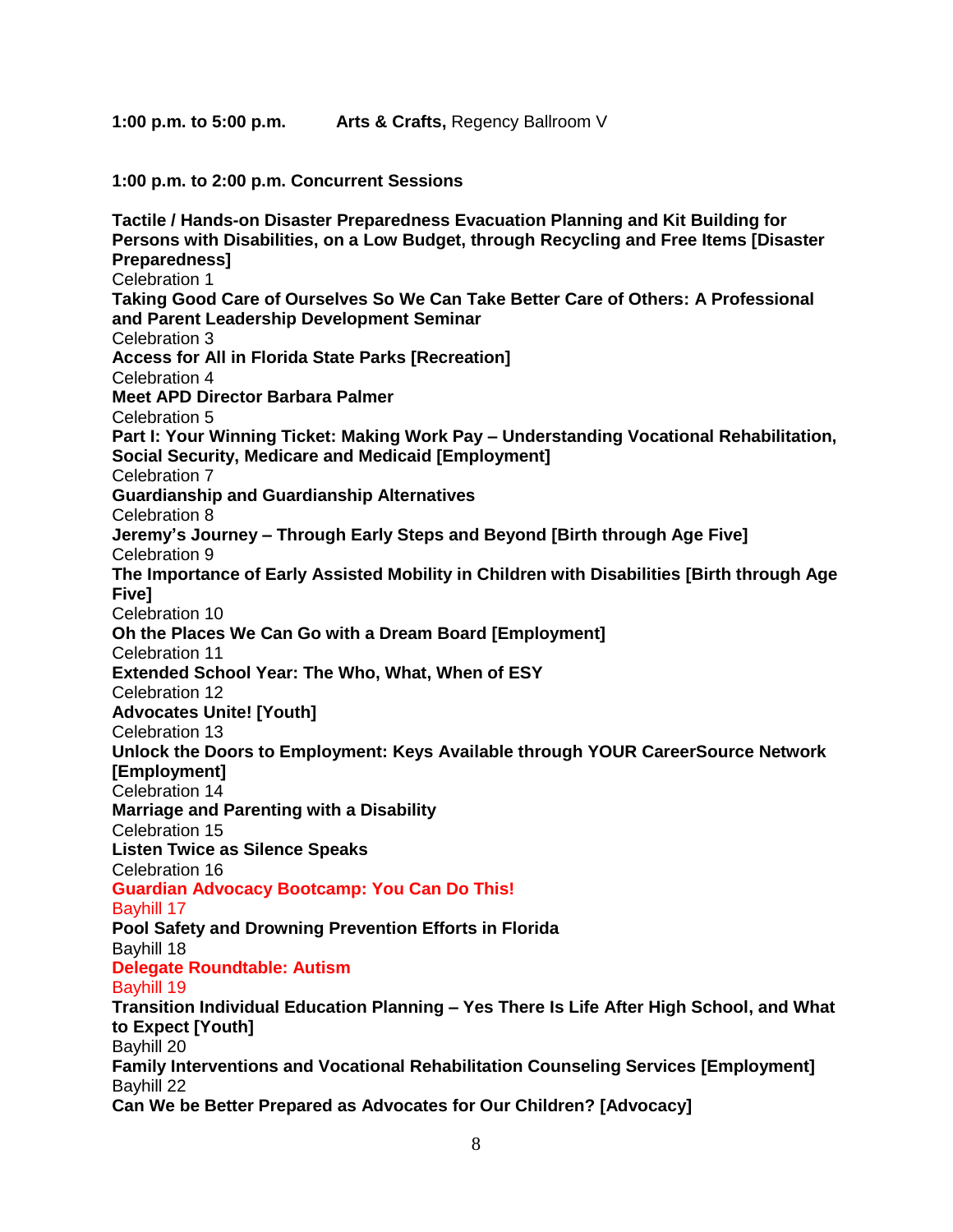#### Bayhill 23 **Encuentra Tu Voz [Advocacy]** Bayhill 24

**Tourette Syndrome: Navigating the Waters in Your Child's Education Process** Bayhill 25 **Small Steps Towards a Healthier Weight** Bayhill 26 **FAAST New Horizon Loan Program** Bayhill 27 **Part of My Brain Died – What is Your Excuse?** Bayhill 28 **Universal Changing Places – Florida**  Bayhill 29 **Understanding Trauma Informed Care – An Introduction and Overview [Mental Health]** Bayhill 30 **Project Self-Advocate Leadership Training (SALT): Becoming Leaders – An Innovative Leadership Curriculum for Young Adults with Disabilities [Advocacy]** Bayhill 31 **Exceptional Moves for Exceptional Families [Military]** Bayhill 32

| 2:00 p.m. to 2:30 p.m. | <b>Pyramid Players, Foyer</b>  |
|------------------------|--------------------------------|
| 2:00 p.m. to 2:30 p.m. | <b>Alex and Friends, Foyer</b> |

**2:30 p.m. to 3:30 p.m. Concurrent Sessions**

**Let's Get Ready: Planning Together for Emergencies Sesame Street Disaster Preparedness [Disaster Preparedness]** Celebration 1 **Project 10's Secondary Transition Resources and Project 10 STING RAY Updates** Celebration 2 **Family Cafe's Women's Fellowship: Understanding the Seasons in Your Life** Celebration 3 **Surviving Accidentally Clothed Submersions (SACS) [Recreation]** Celebration 4 **What's Next about the Consumer-Directed Care Plus (CDC+)?** Celebration 5 **Why I Chose an ABLE Account [Smart Money]** Celebration 6 **Part II: Your Winning Ticket: Making Work Pay – Understanding Vocational Rehabilitation, Social Security, Medicare and Medicaid [Employment]** Celebration 7 **Low Tech (Recycled Toy Ideas) and High Tech Tools (iPad) [Birth through Age Five]** Celebration 9 **Orthopedic Manifestations of Cerebral Palsy & Scoliosis in the Child with Cerebral Palsy** Celebration 10 **You Mean I Don't Have to Have All the Transition Answers? [Youth]** Celebration 11 **Calling All Advocates – Partners in Policymaking Wants You! [Advocacy]**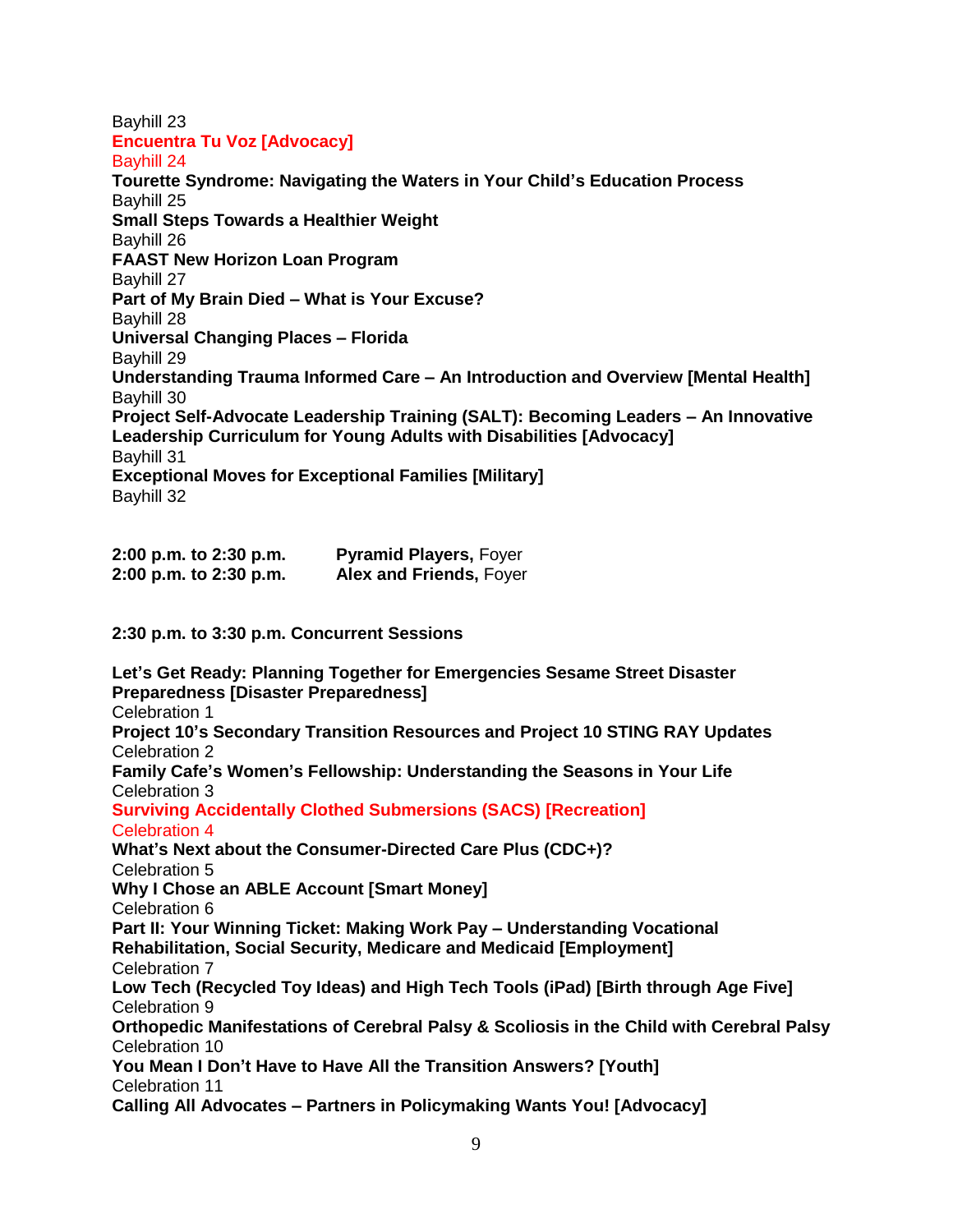Celebration 12 **It's All About Social Interaction (Youth Only) [Youth]** Celebration 13 **Resume Writing – How to Get your Resume Noticed [Employment]** Celebration 14 **Disability Discrimination in Housing** Celebration 15 **iOS 9 Accessibility Features for Hearing, Vision, Physical/Motor and Learning and Literacy** Celebration 16 **Provide for Your Child & Plan Your Retirement Too? Not Impossible! [Smart Money]** Bayhill 17 **What is the Florida Consortium on Inclusive Higher Education?** Bayhill 18 **Delegate Roundtable: Mental Health [Mental Health]** Bayhill 19 **High School Graduation Requirements: What Students and Families Need to Know! [Youth]** Bayhill 20 **Meet Dr. Verra-Tirado, Chief, Bureau of Exceptional Education and Student Services, Florida Department of Education** Bayhill 21 **Disability Discrimination in Employment and Places of Public Accommodation [Employment]** Bayhill 22 **Man Laws for Moms: Understanding Dads and Why We Do What We Do** Bayhill 23 **Know Yourself. Love Yourself. Be Yourself. [Advocacy]** Bayhill 24 **Your Sexual Health** Bayhill 26 **"Let's Talk" About Augmentative Alternative Communication (AAC)** Bayhill 27 **Solutions for Effective Living: Guardian Advocacy, Etc.** Bayhill 28 **Postsecondary Transition Programs at Florida International University** Bayhill 29 **Help Wanted: Mental Health and Developmental Disabilities Focus Group for Youth and Young Adults [Mental Health]** Bayhill 30 **State Support for Military Family Special Needs Medical Services [Military]** Bayhill 32 **3:30 p.m. to 4:00 p.m. Pyramid Players,** Foyer

**3:30 p.m. to 4:00 p.m. Royal DJs,** Foyer

**4:00 p.m. to 5:00 p.m. Concurrent Sessions**

**Disability Rights Florida: How WE Can Help You!** Celebration 2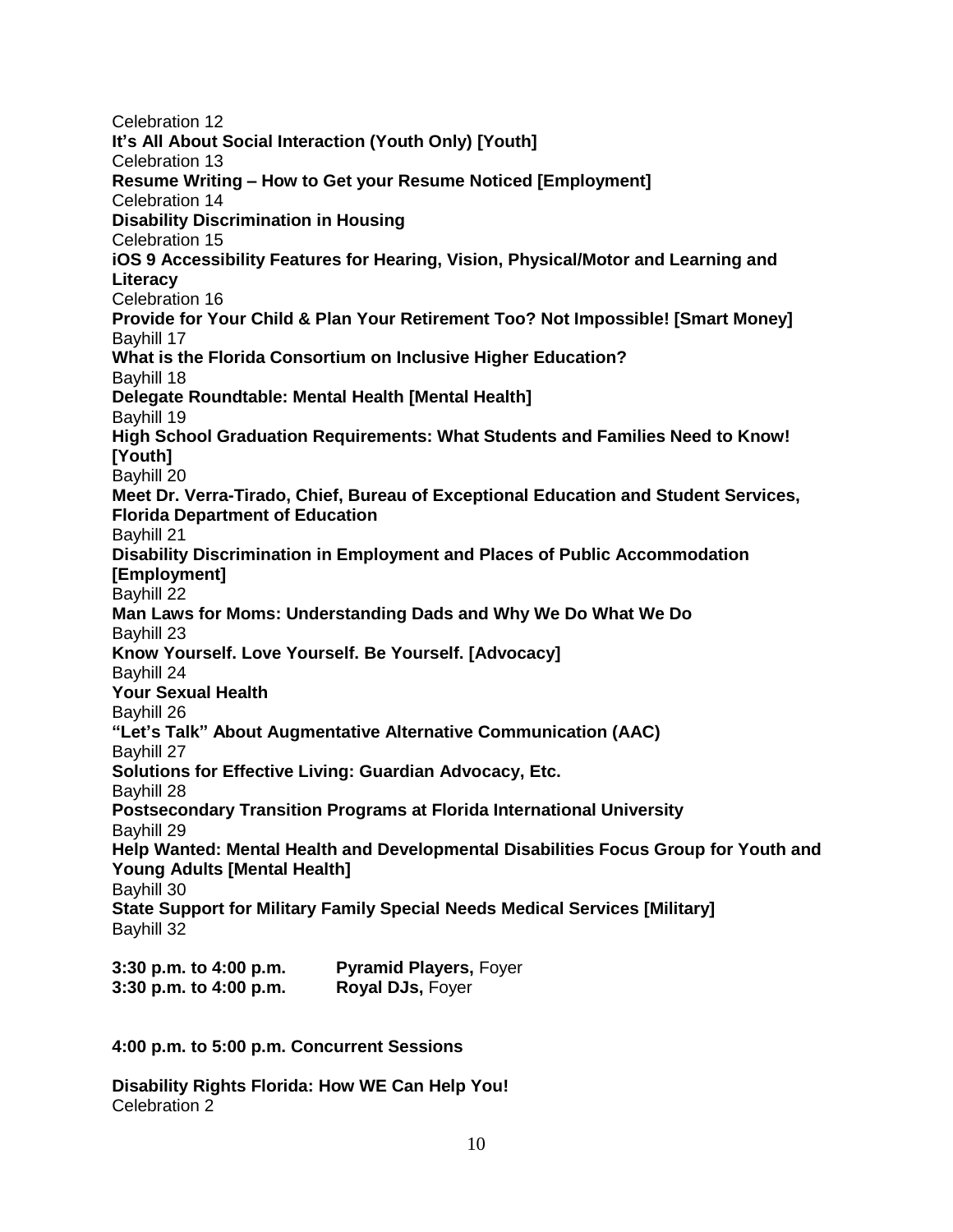**It Is Possible: Children with Cerebral Palsy and Other Motor Disabilities Can Achieve a Greater Level of Functional Independence** Celebration 3 **Creating an Inclusive Culture of Wellness for People with Disabilities [Recreation]** Celebration 4 **APD Partners with Mediware for a New Computer System Helping Families, WSCs, and Providers**  Celebration 5 **The ABC's and 123's of SNT's [Smart Money]** Celebration 6 **New Opportunities for Informed Choice in Sheltered Employment [Employment]** Celebration 7 **Behaviorally Challenged Students, Staying in Class and Making Progress** Celebration 8 **Sailing Through Transition [Birth through Age Five]** Celebration 9 **How to Create a Successful Environment** Celebration 10 **Get a Life! Post-secondary Education and Independent Living Immersion** Celebration 11 **Pass It On: People with Disabilities Giving Back and Bridging Gaps [Advocacy]** Celebration 12 **Benefits Management and the Role of Representative Payees and Guardians in Helping Individuals with Disabilities [Employment]** Celebration 14 **The Power of Shared Decision Making and Peer Support in Recovery [Mental Health]** Celebration 15 **Life in a Group Home: A Resident's Perspective [Advocacy]** Celebration 16 **Disease Prevention through Immunizations** Bayhill 17 **Let's Just Do It!!!** Bayhill 18 **Delegate Meet 'n' Greet** Bayhill 19 **What Can 4-H Do for You? [Youth]** Bayhill 20 **22Q – What's It To You?** Bayhill 21 **Develop Employable Skills While Improving Overall Physical and Emotional Health [Employment]** Bayhill 22 **Conversando de Padres a Padres** Bayhill 23 **Shout! Using Our Voices for Advocacy [Advocacy]** Bayhill 24 **Florida's AT & UDL Loan Library** Bayhill 27 **Are Dual Eligible Special Needs Plans Special?** Bayhill 28